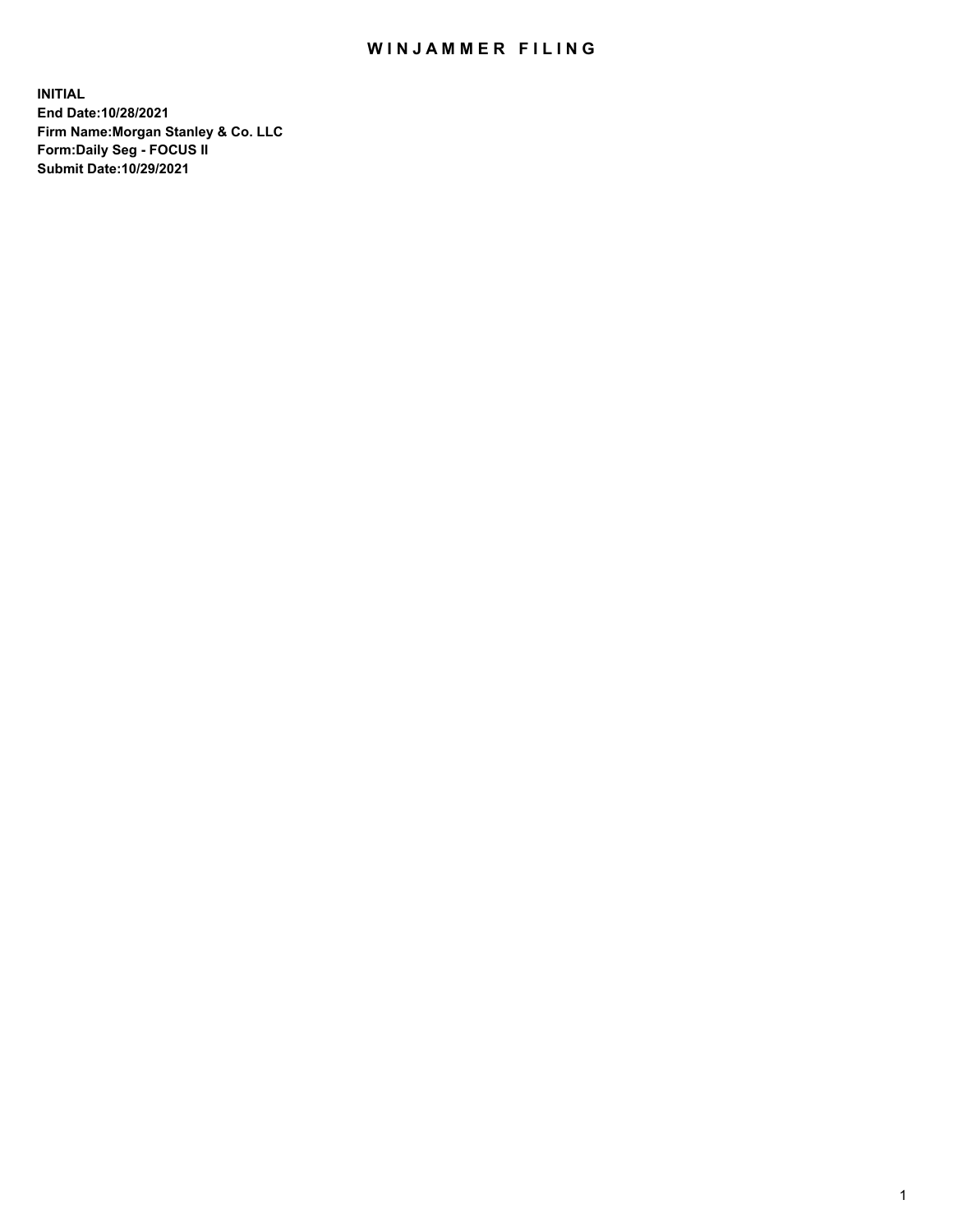**INITIAL End Date:10/28/2021 Firm Name:Morgan Stanley & Co. LLC Form:Daily Seg - FOCUS II Submit Date:10/29/2021 Daily Segregation - Cover Page**

| Name of Company                                                                                                                                                                                                                                                                                                                | <b>Morgan Stanley &amp; Co. LLC</b>                    |
|--------------------------------------------------------------------------------------------------------------------------------------------------------------------------------------------------------------------------------------------------------------------------------------------------------------------------------|--------------------------------------------------------|
| <b>Contact Name</b>                                                                                                                                                                                                                                                                                                            | <b>Ikram Shah</b>                                      |
| <b>Contact Phone Number</b>                                                                                                                                                                                                                                                                                                    | 212-276-0963                                           |
| <b>Contact Email Address</b>                                                                                                                                                                                                                                                                                                   | Ikram.shah@morganstanley.com                           |
| FCM's Customer Segregated Funds Residual Interest Target (choose one):<br>a. Minimum dollar amount: ; or<br>b. Minimum percentage of customer segregated funds required:% ; or<br>c. Dollar amount range between: and; or<br>d. Percentage range of customer segregated funds required between:% and%.                         | 235,000,000<br><u>0</u><br>0 Q<br>0 Q                  |
| FCM's Customer Secured Amount Funds Residual Interest Target (choose one):<br>a. Minimum dollar amount: ; or<br>b. Minimum percentage of customer secured funds required:% ; or<br>c. Dollar amount range between: and; or<br>d. Percentage range of customer secured funds required between: % and %.                         | 140,000,000<br><u>0</u><br><u>00</u><br>0 <sub>0</sub> |
| FCM's Cleared Swaps Customer Collateral Residual Interest Target (choose one):<br>a. Minimum dollar amount: ; or<br>b. Minimum percentage of cleared swaps customer collateral required:% ; or<br>c. Dollar amount range between: and; or<br>d. Percentage range of cleared swaps customer collateral required between:% and%. | 92,000,000<br><u>0</u><br>0 Q<br>00                    |

Attach supporting documents CH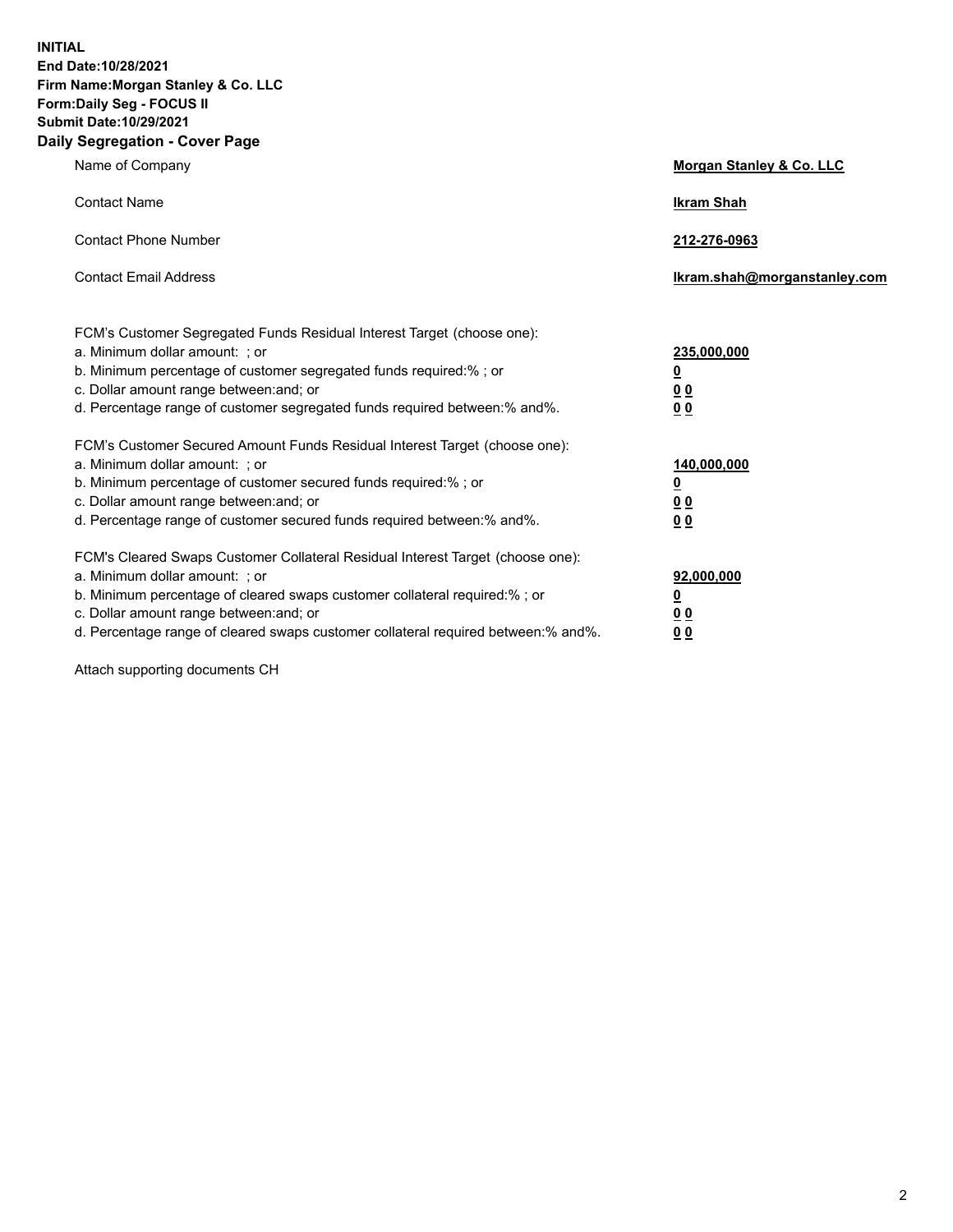## **INITIAL End Date:10/28/2021 Firm Name:Morgan Stanley & Co. LLC Form:Daily Seg - FOCUS II Submit Date:10/29/2021**

## **Daily Segregation - Secured Amounts**

Foreign Futures and Foreign Options Secured Amounts Amount required to be set aside pursuant to law, rule or regulation of a foreign government or a rule of a self-regulatory organization authorized thereunder 1. Net ledger balance - Foreign Futures and Foreign Option Trading - All Customers A. Cash **5,647,757,088** [7315] B. Securities (at market) **1,821,706,783** [7317] 2. Net unrealized profit (loss) in open futures contracts traded on a foreign board of trade **210,409,224** [7325] 3. Exchange traded options a. Market value of open option contracts purchased on a foreign board of trade **38,808,115** [7335] b. Market value of open contracts granted (sold) on a foreign board of trade **-24,108,629** [7337] 4. Net equity (deficit) (add lines 1. 2. and 3.) **7,694,572,581** [7345] 5. Account liquidating to a deficit and account with a debit balances - gross amount **61,441,551** [7351] Less: amount offset by customer owned securities **-58,425,527** [7352] **3,016,024** 6. Amount required to be set aside as the secured amount - Net Liquidating Equity Method (add lines 4 and 5) 7. Greater of amount required to be set aside pursuant to foreign jurisdiction (above) or line 6. FUNDS DEPOSITED IN SEPARATE REGULATION 30.7 ACCOUNTS 1. Cash in banks A. Banks located in the United States **345,347,946** [7500] B. Other banks qualified under Regulation 30.7 **465,394,589** [7520] **810,742,535** 2. Securities A. In safekeeping with banks located in the United States **453,678,668** [7540] B. In safekeeping with other banks qualified under Regulation 30.7 **54,674,971** [7560] **508,353,639**

- 3. Equities with registered futures commission merchants
	-
	- B. Securities **0** [7590]
	- C. Unrealized gain (loss) on open futures contracts **1,622,599** [7600]
	- D. Value of long option contracts **0** [7610]
	- E. Value of short option contracts **0** [7615] **8,590,726** [7620]
- 4. Amounts held by clearing organizations of foreign boards of trade
	-
	- B. Securities **0** [7650]
	- C. Amount due to (from) clearing organization daily variation **0** [7660]
	- D. Value of long option contracts **0** [7670]
	- E. Value of short option contracts **0** [7675] **0** [7680]
- 5. Amounts held by members of foreign boards of trade
	-
	-
	- C. Unrealized gain (loss) on open futures contracts **208,786,625** [7720]
	- D. Value of long option contracts **38,808,115** [7730]
	-
- 6. Amounts with other depositories designated by a foreign board of trade **0** [7760]
- 7. Segregated funds on hand **0** [7765]
- 8. Total funds in separate section 30.7 accounts **7,915,046,816** [7770]
- 9. Excess (deficiency) Set Aside for Secured Amount (subtract line 7 Secured Statement Page 1 from Line 8)
- 10. Management Target Amount for Excess funds in separate section 30.7 accounts **140,000,000** [7780]
- 11. Excess (deficiency) funds in separate 30.7 accounts over (under) Management Target **77,458,211** [7785]

**0** [7305]

[7354] **7,697,588,605** [7355]

**7,697,588,605** [7360]

[7530]

[7570]

A. Cash **6,968,127** [7580]

A. Cash **0** [7640]

 A. Cash **5,050,520,661** [7700] B. Securities **1,313,353,144** [7710] E. Value of short option contracts **-24,108,629** [7735] **6,587,359,916** [7740] **217,458,211** [7380]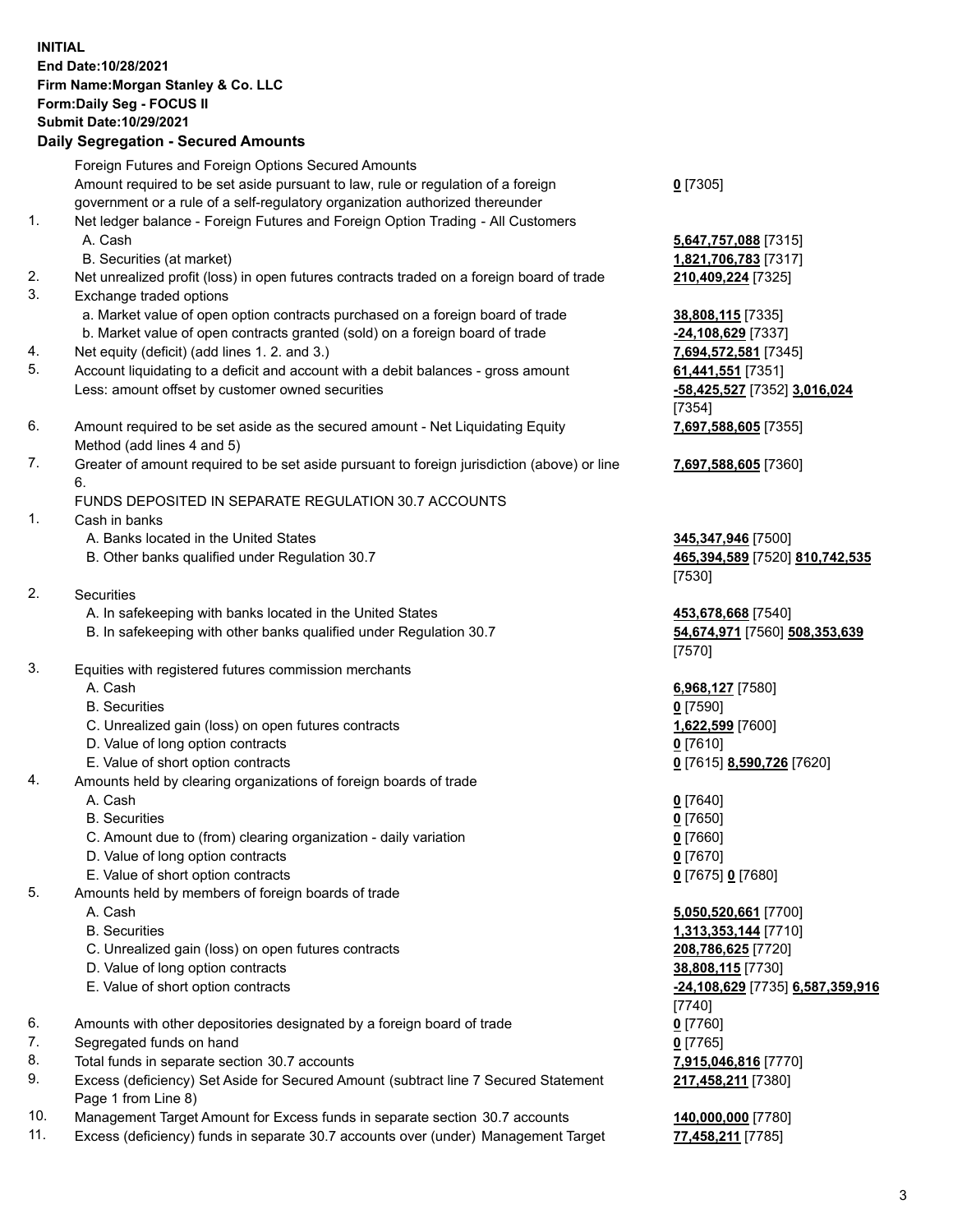**INITIAL End Date:10/28/2021 Firm Name:Morgan Stanley & Co. LLC Form:Daily Seg - FOCUS II Submit Date:10/29/2021 Daily Segregation - Segregation Statement** SEGREGATION REQUIREMENTS(Section 4d(2) of the CEAct) 1. Net ledger balance A. Cash **16,201,127,784** [7010] B. Securities (at market) **7,723,036,995** [7020] 2. Net unrealized profit (loss) in open futures contracts traded on a contract market **1,204,978,960** [7030] 3. Exchange traded options A. Add market value of open option contracts purchased on a contract market **1,839,234,228** [7032] B. Deduct market value of open option contracts granted (sold) on a contract market **-1,598,861,067** [7033] 4. Net equity (deficit) (add lines 1, 2 and 3) **25,369,516,900** [7040] 5. Accounts liquidating to a deficit and accounts with debit balances - gross amount **515,283,807** [7045] Less: amount offset by customer securities **-514,430,775** [7047] **853,032** [7050] 6. Amount required to be segregated (add lines 4 and 5) **25,370,369,932** [7060] FUNDS IN SEGREGATED ACCOUNTS 7. Deposited in segregated funds bank accounts A. Cash **2,132,710,775** [7070] B. Securities representing investments of customers' funds (at market) **0** [7080] C. Securities held for particular customers or option customers in lieu of cash (at market) **3,076,518,721** [7090] 8. Margins on deposit with derivatives clearing organizations of contract markets A. Cash **15,433,321,695** [7100] B. Securities representing investments of customers' funds (at market) **0** [7110] C. Securities held for particular customers or option customers in lieu of cash (at market) **4,494,821,457** [7120] 9. Net settlement from (to) derivatives clearing organizations of contract markets **211,019,972** [7130] 10. Exchange traded options A. Value of open long option contracts **1,839,234,228** [7132] B. Value of open short option contracts **-1,598,861,067** [7133] 11. Net equities with other FCMs A. Net liquidating equity **16,768,041** [7140] B. Securities representing investments of customers' funds (at market) **0** [7160] C. Securities held for particular customers or option customers in lieu of cash (at market) **0** [7170] 12. Segregated funds on hand **151,696,817** [7150] 13. Total amount in segregation (add lines 7 through 12) **25,757,230,639** [7180] 14. Excess (deficiency) funds in segregation (subtract line 6 from line 13) **386,860,707** [7190] 15. Management Target Amount for Excess funds in segregation **235,000,000** [7194] 16. Excess (deficiency) funds in segregation over (under) Management Target Amount **151,860,707** [7198]

Excess